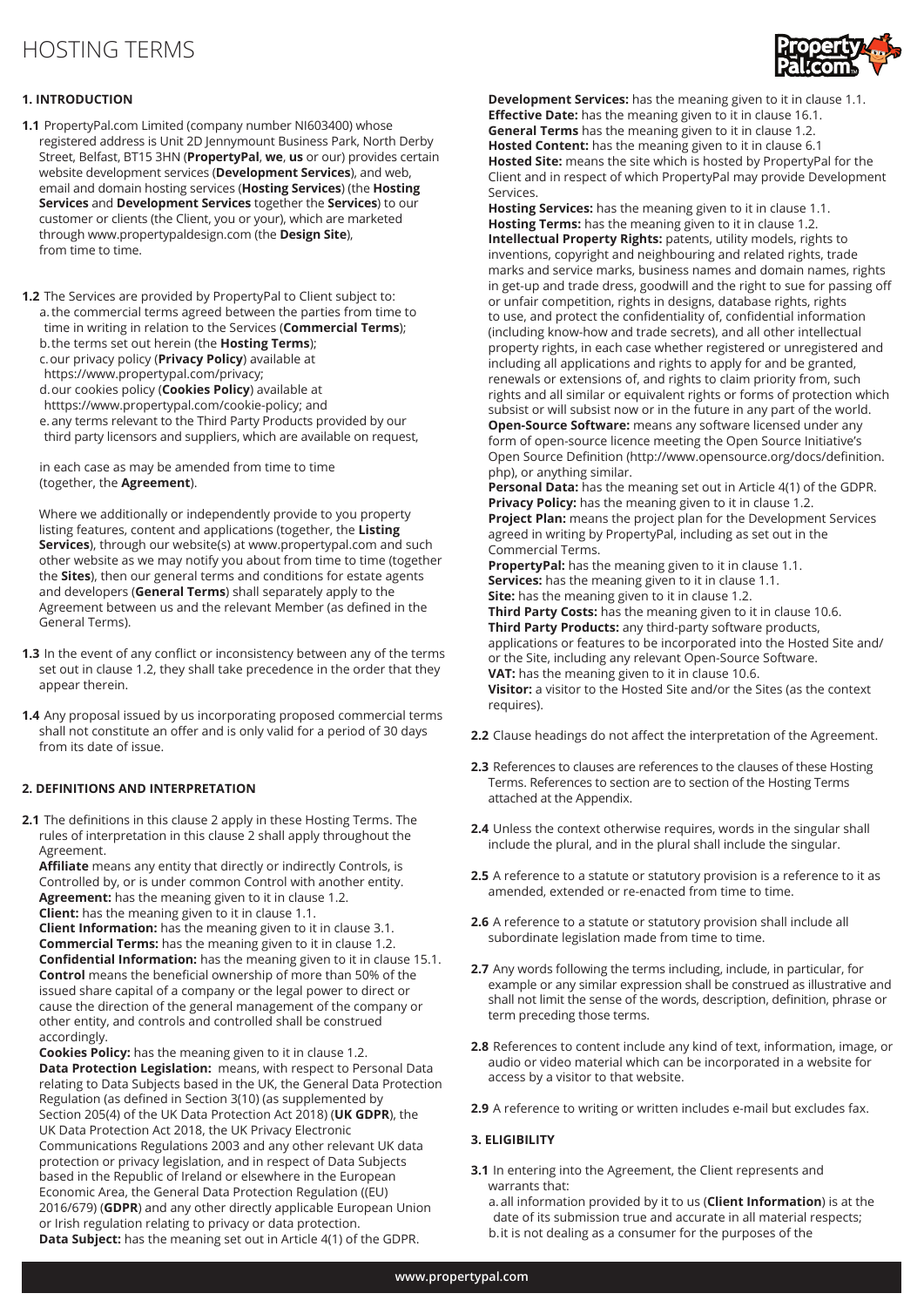Consumer Rights Act 2015 or equivalent local legislation (as amended);

 c.if an individual, the Client is 18 years of age or older; and d.the Client's use or receipt of the Services will not violate any applicable law, regulation or code.

- **3.2** PropertyPal reserves the right to take any steps at any time to satisfy itself that all or any of the Client Information is and remains true and accurate in all respects, and the Client shall provide all co-operation and assistance reasonably required by PropertyPal to so satisfy itself.
- **3.3** PropertyPal reserves the right to terminate the Agreement and the provision of Hosting Services immediately (and without notice) if at any time:

 a. it is unable to satisfy itself that the Client Information is true and accurate in all respects; or

 b.the Client is in breach of any of the representations or warranties set out in clause 3.1.

#### **4. SERVICES**

**4.1** In consideration of the fees set out in the Commercial Terms, PropertyPal will provide the Services to the Client on and subject to the Agreement.

#### **DEVELOPMENT SERVICES**

- **4.2** As part of the Development Services, PropertyPal shall design, develop and deliver the Hosted Site in in accordance with the Project Plan.
- **4.3** Once PropertyPal has completed the design and development of the Hosted Site in accordance with the Project Plan, PropertyPal shall run any agreed Acceptance Tests, to test compliance of the Hosted Site with the Project Plan, and shall afford the Client an opportunity to comment on any issues with the first build of any Hosted Site prior to the Acceptance Tests being completed.
- **4.4** Acceptance of the Hosted Site shall occur when the Hosted Site has materially passed the Acceptance Tests, which shall be repeated until same occurs, as determined by PropertyPal in its reasonable discretion. PropertyPal shall notify the Client when the tests have been passed, acting reasonably. If the Client notifies PropertyPal that it considers that the Acceptance Tests have not been passed, the parties shall use all reasonable endeavours to resolve any outstanding issues, but if the parties cannot reach agreement within 4 (four) weeks of PropertyPal first notifying the Client that it considered the Acceptance Tests to have been successfully completed, the Acceptance Tests shall be deemed completed where, in PropertyPal's reasonable opinion, the Hosted Site conforms with the requirements of the Agreement, or any failure in conformance is attributable to a Non-Supplier Defect (as noted in clause 4.5 below) or otherwise under the circumstances set out in clause 4.6 below.
- **4.5** If PropertyPal determines, in its reasonable discretion, that any failure to pass the Acceptance Tests, results from a defect which is caused by an act or omission of the Client, or by one of the Client's subcontractors or agents for whom PropertyPal has no responsibility (**Non-Supplier Defect**) (including where such a defect means PropertyPal are unable to progress the Development Services) the Hosted Site shall be deemed to have passed the Acceptance Tests notwithstanding such Non-Supplier Defect. PropertyPal may provide assistance reasonably requested by the Client, where reasonable possible, in remedying any Non-Supplier Defect by supplying additional services or products. The Client shall pay PropertyPal in full for any additional services and products that are required by Client and agreed to by PropertyPal at PropertyPal's then current fees and prices.
- **4.6** Acceptance of the Hosted Site shall also be deemed to have taken place upon the occurrence of any of the following events: (a) the Client uses any part of the Hosted Site for any revenue-earning purposes or to provide any services to third parties other than for test purposes; or (b) the Client unreasonably delays the start of the relevant Acceptance Tests or any retests for a period of seven working days from the date on which PropertyPal is ready to commence running such Acceptance Tests or retests; or (c) acceptance is deemed to have taken place under clauses 4.4 or 4.5.

**4.7** For the avoidance of doubt, PropertyPal shall only provide the Development Services specifically set out in the Commercial Terms and Project Plan, and any other services shall be outside scope. For example, unless expressly scoped in the Commercial Terms or Project Plan, PropertyPal does not provide: (a) any domain name registration services (Customer must obtain and maintain its own domain names and provide any necessary details and logins to PropertyPal in a timely manner); (b) any web or mobile browser testing services (i.e. checking relevant web browsers for obvious bugs or errors), other than those browser testing Services specifically mentioned in the Commercial Terms or Project Plan which PropertyPal shall undertake; and (c) assisting the Customer developing or preparing any Hosted Content.

# **HOSTING SERVICES**

- **4.8** Upon acceptance of the Hosted Site, or in circumstances where PropertyPal is not providing Development Services, PropertyPal shall provide the Hosting Services and host the Hosted Site from the Server for at least the period specified in the Commercial Terms, in addition to any further period agreed between the parties in writing.
- **4.9** PropertyPal shall use all reasonable endeavours to make the Hosting Services (where applicable) available 24 hours a day, 7 days a week, except for scheduled or unscheduled maintenance periods, and will perform the Development Services (where applicable) with reasonable skill and care.
- **4.10**As part of the Hosting Services, PropertyPal will provide a reasonable of level of support via email and telephone to the Client relating to any defect or issue with the Hosting Services themselves during PropertyPal's standard business hours and subject to fair usage restrictions and in accordance with any requirements for raising support tickets which PropertyPal may introduce from time to time. PropertyPal reserves the right to charge for any support work undertaken in excess of these requirements, including without limitation any work relating to the Client's own software or hardware through which the Hosting Services are accessed, or any support required in relation to Third Party Products.

#### **GENERAL SERVICES**

- **4.11**The Agreement sets out the full extent of PropertyPal's obligations and liabilities in respect of the supply of the Services. All conditions, warranties or other terms concerning the Services which might otherwise be implied into the Agreement or any collateral contract (whether by statute or otherwise) are hereby expressly excluded.
- **4.12**PropertyPal does not warrant that the use of the Services (where applicable) will be uninterrupted or error free nor that the Services (where applicable) will meet the Client's requirements.
- **4.13**T he Client acknowledges that PropertyPal's ability to provide the Services is dependent upon the full and timely co-operation of the Client (which the Client agrees to provide), as well as the accuracy and completeness of the design specifications and any other information, materials or data provided by the Client. Accordingly, the Client shall provide PropertyPal with access to, and use of, all information, data and documentation reasonably required by PropertyPal for the performance by PropertyPal of its obligations under the Agreement.
- **4.14**Any Third Party Products shall be supplied in accordance with the relevant licensor's standard terms which are available on request (**Third Party Licences**) and Client agrees to be bound to the relevant third parties by such licence terms and to ensure that its Affiliates are bound under similar obligations owed to the relevant third parties. Client agrees to indemnify and hold PropertyPal harmless against any loss of damage which it may suffer or incur as a result of Client's breach of such terms howsoever arising. PropertyPal may treat Client's breach of any Third-Party Licence as a breach of the Agreement.
- **4.15**This Agreement shall not prevent PropertyPal from entering into any other arrangement or agreement (including, a similar agreement) with any other party.
- **4.16**Any dates given or timeframes provided by PropertyPal in respect of the Services, including within the Commercial Terms, shall be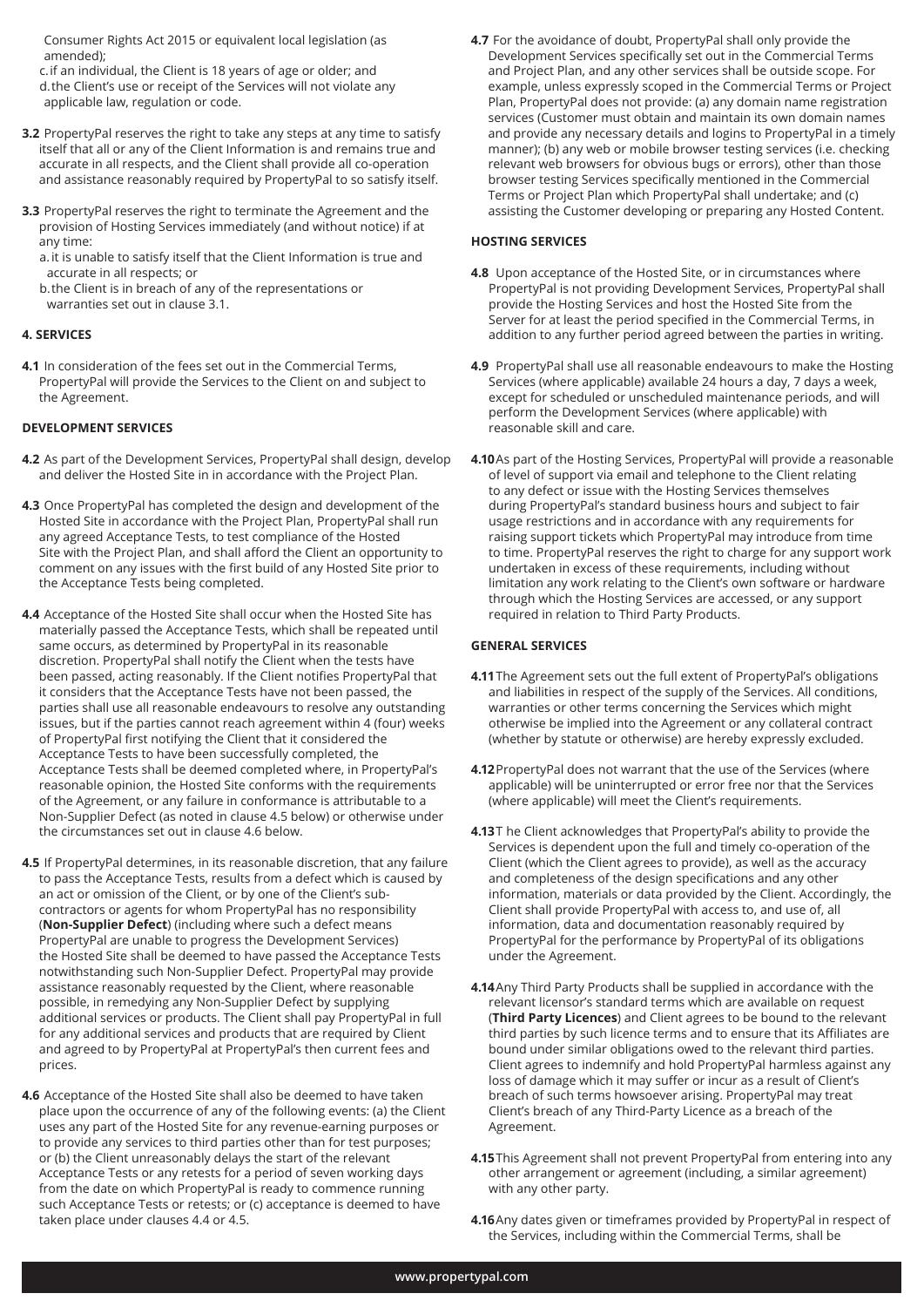estimates only and shall not be of the essence.

#### **5. CHANGE CONTROL**

- **5.1** Client may, by giving written notice to PropertyPal at any time during the term of the Agreement, request a change to the scope of the Services (including any agreed Project Plan with respect to any Development Services).
- **5.2** Within a reasonable period following receipt of such notice, PropertyPal shall, at its standard rates then in force, prepare for Client a written estimate of any increase or decrease in the applicable fees, and of any effect that the requested change would have on any estimated timescales the parties have been working towards.
- **5.3** Within 7 days of receipt of the written estimate referred to in clause 5.2, Client shall inform PropertyPal in writing of whether or not Client wishes the requested change to be made. If the change is required, PropertyPal shall not make the requested change until the parties have agreed in writing (including by email) the terms on which such change will be serviced specifying, in particular, any changes to the applicable fees.

# **6. HOSTED CONTENT**

- **6.1** The Client represents and warrants that it owns or has sufficient right, title and interest in and to all material, data and content incorporated on, stored on, featured on, or accessible via a Hosted Site (Hosted Content) (including emails) and has all legal rights necessary to submit and display same on the Hosted Site and made all necessary payments for same (save only to the extent that PropertyPal has specifically committed to providing these as part of the Services within the Commercial Terms), and shall maintain sufficient archives and back-ups from time to time of the Hosted Content. PropertyPal shall follow its own archiving procedures in respect of the Hosted Content. In the event of any loss or damage to the Hosted Content, the Client's sole and exclusive remedy shall be for PropertyPal to use reasonable endeavours to restore the lost or damaged Hosted Content from the latest back-up of such Hosted Content held by PropertyPal. PropertyPal shall not be responsible for any loss, destruction, alteration or disclosure of the Hosted Content caused by any third party.
- **6.2** Client shall be solely responsible for providing PropertyPal with all data, information or Materials (including any graphic design, photographs, copyright text or illustrations) required in order to provide the Services and develop any Hosted Site to the Project Plan.
- **6.3** PropertyPal reserves the right to remove or amend or restrict any content posted on the Hosted Site (including any Hosted Content) that breaches the terms of the Agreement from time to time at its sole discretion.
- **6.4** All Hosted Content must be provided to PropertyPal by the date(s) requested or required so as to permit PropertyPal to provide the Services.
- **6.5** Client acknowledges that PropertyPal shall make no effort to validate any data, information or Materials provided by Client for content, correctness or usability. Use of any materials provided by PropertyPal to Client is at Client's risk and PropertyPal is not liable for the accuracy or quality of information obtained.

### **7. UNACCEPTABLE CONTENT**

- **7.1** The Client warrants and represents that any Hosted Content will not include the following items:
	- a.First names, last names, telephone numbers, street addresses (other than the address of the property being advertised), email addresses or other contact details or information identifying private individuals (i.e. Personal Data relating to same), save where compliant with law;
	- b. any content that PropertyPal deems offensive;
	- c.any content promoting racism, terrorism, hatred or physical harm against any group or individual; any content which harasses or advocates harassment of another person;
	- d.any content containing nudity or violent, sexually explicit or otherwise objectionable subject matter;
- e.any content promoting information that is or could be construed as false or misleading or as promoting illegal activities or conduct that is objectionable, abusive, threatening, obscene, defamatory or libelous; or
- f.any content that promotes an illegal or unauthorised copy of another person's copyrighted work or otherwise infringes a third party's Intellectual Property Rights.

Despite the restriction set out in this clause 7.1, it is possible that content provided by other persons or entities to us for inclusion on the Site may contain such unacceptable material, products or services, and PropertyPal assumes no responsibility or liability to you in respect of such material, products or services.

#### **8. PROHIBITED ACTIVITY**

- **8.1** The following is a non-exhaustive list of the type of activity that is prohibited on Hosted Site and through your use of it. PropertyPal reserves the right to investigate and take appropriate action against any person or entity who, in the opinion of PropertyPal, violates this clause 8.1, including, without limitation, reporting such person or entity to law enforcement authorities. Prohibited activity includes, but is not limited to:
	- a. incitement to racial hatred, incitement to terrorism, fraud, harassment, stalking, spamming, spimming, posting obscene material, pornography, drug dealing, sending of viruses or other harmful files, copyright infringement, trade mark infringement, breach of confidence or theft of trade secrets or any criminal activity, tortious act or civil wrong;
	- b.transmitting any chain letters or junk email to other users. It is also prohibited to use any information obtained from the Services in order to contact, advertise to, solicit, or sell to any other person or entity without the prior consent of that person or entity;
	- c.any automated use of the Hosted Site, such as using scripts to perform automated operations;
	- d.interfering with, creating an undue burden on, or disrupting the Hosted Site or Hosting Services or the networks or services connected to same, including by attempting to conduct any vulnerability testing on the Server or Hosted Site without PropertyPal's prior written consent;
	- e.attempting to impersonate another person or entity;
	- f.using the account, username or password of another Client at any time or disclosing your password to any third party or permitting any third party to access your account; g.selling or otherwise transferring your profile;
	- h.using any information obtained from the Hosted Site or Hosting Services in order to harass, abuse, or harm another person or entity;
	- i. using the Hosted Site or Hosting Services in a manner inconsistent with any and all applicable laws, regulations and codes;
	- j. modifying, accessing or making available data stored on a computer device which you have accessed through our network, unless authorised by the owner of the data;
	- k.making available or uploading files that contain software or other material, data or information not owned or licensed to you or collecting information about others (e.g. names/ addresses) without their prior consent;
	- l. making available, uploading or distributing by any means any material or files that contain any viruses, bugs, corrupt data, "Trojan horses", "worms" or any other harmful software; and
	- m. falsifying the true ownership of software or other material or information contained in files made available via the Hosted Site.

### **9. THIRD PART CONDUCT**

- **9.1** Client is responsible for violations of the Agreement by anyone using the Hosted Site or availing of Hosting Services we provide to Client with Client's permission or on an unauthorised basis as a result of Client's failure to use best security precautions to secure the Hosted Site and Hosting Services we provide to Client at the Client end. Client's use of the Hosting Services to assist another person in an activity that would violate the Agreement if performed by the Client is a violation of the Agreement.
- **9.2** Client must use best efforts to secure any device or network within your control against being used in breach of the applicable laws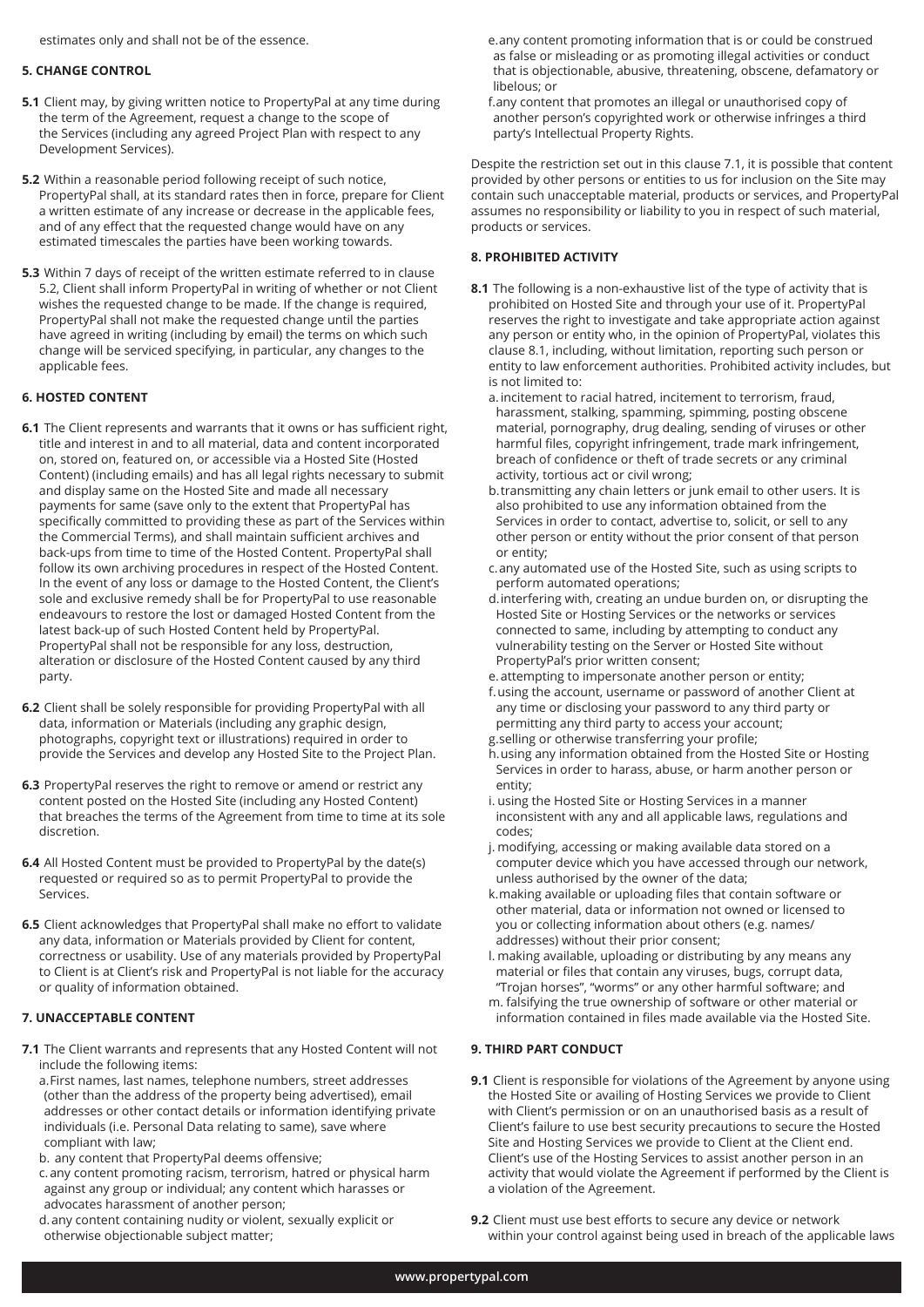against spam and unsolicited email, including where appropriate by the installation of antivirus software, firewall software and operating system and application software patches and updates. Our right to suspend or terminate Client's Service applies even if a breach is committed unintentionally or without Client's authorisation, including through a Trojan horse or virus.

#### **10. PAYMENT – YOUR ATTENTION IS PARTICULARLY DRAWN TO THIS CONDITION**

**10.1**In return for provision of the Services you agree to pay the fees set out in the Commercial Terms and to comply with the Agreement.

**10.2**The payment options available to Client are:

 **Direct Debit** - these will be collected for any Hosting Services on the dates you have agreed with us in any Commercial Terms, or the 14th of each month by default. PropertyPal reserves the right to collect any overdue balances on your account via Direct Debit. **Online Credit/Debit Card Payment** - your monthly invoice will contain a link to make an online payment via credit or debit card. This can be done at any time within the payment terms set out in the invoice.

 **Cheque** - cheques should be made payable to "PropertyPal Limited" and must be received prior to the due date for payment set out in the invoice.

 **Bank Transfer** - bank details are provided on our invoices and any bank transfer should reach our account prior to the due date for payment set out in the invoice.

 The Client may not make payment to PropertyPal by any other means other than those detailed above without PropertyPal's prior authority provided to the Client in writing or electronic mail.

 All invoices specifically raised by PropertyPal are payable within 14 days of the date of issue (or on the alternative date you have agreed with us in any Commercial Terms).

- **10.3**If PropertyPal has not received payment within 30 days of the due date for payment, then, without prejudice to any other rights and remedies of PropertyPal: PropertyPal may, without liability to the Client, disable the Client's account and access to all or part of the Services, remove all or any of the Client's listings under the General Terms (where that Client is also a Member) and take down any Hosted Site until such time as the outstanding payment and any interest thereon is paid in full by the Client; and charge interest on any outstanding amounts, such interest to accrue on a daily basis on such due amounts at an annual rate equal to 14% over the then current base lending rate of Danske Bank A/S in Northern Ireland from time to time, commencing on the due date and continuing until fully paid, whether before or after judgment (and continuing notwithstanding any termination or expiry of the Agreement), together with any legal fees, costs and disbursements it incurs to collect any unpaid invoices. Client expressly acknowledges that such interest, fees and costs are reasonable in light of the importance to PropertyPal of cash flow, and the staged nature of the Payment Terms.
- **10.4**All amounts and fees stated or referred to in the Agreement shall be payable in pounds sterling or Euro (depending on the currency in which PropertyPal's invoices are denominated); are, non-cancellable and non-refundable.
- **10.5**If an account is deemed to be operating outside PropertyPal's credit terms, we reserve the right to insist on future payments being made via Direct Debit for any Hosting Services.
- **10.6**The fees set out in the Commercial Terms document published on the Site, or other Commercial Terms which PropertyPal may have negotiated separately with a Client in respect of the Hosting Services, shall be exclusive of value added tax or other applicable sales or consumption tax (VAT) (where chargeable) and any costs of Third Party Products included, featured on or relating to:

a.the Hosted Site; and/or

 b.the Hosting Services for which PropertyPal has to pay third parties (the above together the **Third Party Costs**).

 Any applicable VAT shall be added to invoices or deductions by PropertyPal at the applicable rate from time to time payable in respect of the fees for the Services, as well as any Third Party Costs, which shall be re-charged to the Client at cost plus reasonable administrative charges and mark-up (which may be specified in the Commercial Terms from time to time).

- **10.7**Time for payment and performance of the Client's other obligations shall be of the essence of the Agreement.
- **10.8**Each party shall make all payments due under the Agreement in full without any deduction whether by way of set-off, counterclaim, discount, abatement or otherwise unless the other has a valid court order requiring an amount equal to such deduction to be paid by the other to the first party. The party owing money agrees not to resist enforcement of any judgment, should the party owed money be granted a judgment in enforcement of any money debt.
- **10.9**Any out-of-pocket expenses incurred by PropertyPal in the provision of the Services may be charged by PropertyPal on production of reasonable evidence of expenditure to Client. Such invoices shall typically be charged with PropertyPal's final invoice, but PropertyPal reserves the right to charge for any expenses it deems material (in its sole discretion) in advance of incurring same.
- **10.10** If any delivery is delayed at the request of Client, or due to any Non- Supplier Defect, including Client's failure to provide materials or Hosted Content within the required timeframes to permit PropertyPal to provide the Services, including by any timeframes that were contemplated in the Commercial Terms, PropertyPal shall be entitled to (where applicable treating the Hosted Site as Accepted in accordance with clause 4.5 above) invoice Client for the full balance for the Services in accordance with the applicable payment terms notwithstanding such Non-Supplier Defects. Additionally, if PropertyPal can demonstrate that the delay has resulted in an increase in cost to PropertyPal of carrying out its obligations under the Agreement, PropertyPal may notify Client that it wishes to increase the applicable fees by an amount not exceeding any such demonstrable cost. PropertyPal may invoice Client for any additional monies that become payable in this way, within 30 days of showing the increase in costs.

### **11. WARRANTIES AND INDEMNITY**

- **11.1** Client is solely responsible for all Hosted Content and all liabilities and responsibilities arising in respect of same.
- **11.2** Client warrants, represents and undertakes that:

 a. it holds the necessary rights to permit PropertyPal to host the Hosted Content on the Hosted Sites, and shall be responsible for obtaining and paying for any applicable licences and consents for such content to enable PropertyPal to do so. Client shall be responsible for any and all payments due to third parties as a result of such publications;

- b.none of the Hosted Content shall infringe the copyright or any other Intellectual Property Rights or proprietary rights of any third party or contain anything which is defamatory, offensive, obscene or misleading or which violates the privacy or data rights of any third party (including under the Data Protection Legislation). Client warrants, represents and undertakes that the use, reproduction, distribution or transmission of the Hosted Content will not cause PropertyPal to violate any statutory or regulatory duty or any Applicable Laws or any rights of any third parties, including but not limited to, such violations as infringement or misappropriation of any Intellectual Property Right, music, advertising, unfair competition, defamation, invasion of privacy, violation of any anti-discrimination law or regulation, or any right of any person or entity;
- c.none of the Hosted Content will constitute a "financial promotion" within the meaning of the Financial Services and Markets Act 2000, as amended, or that, if it does, it is permitted within that Act;
- d.it shall comply at all times with all applicable laws relevant to it and the services it provides, as well as all guidelines issued by PropertyPal from time to time and notified to the Client;
- e.it shall not do anything that may bring PropertyPal into disrepute;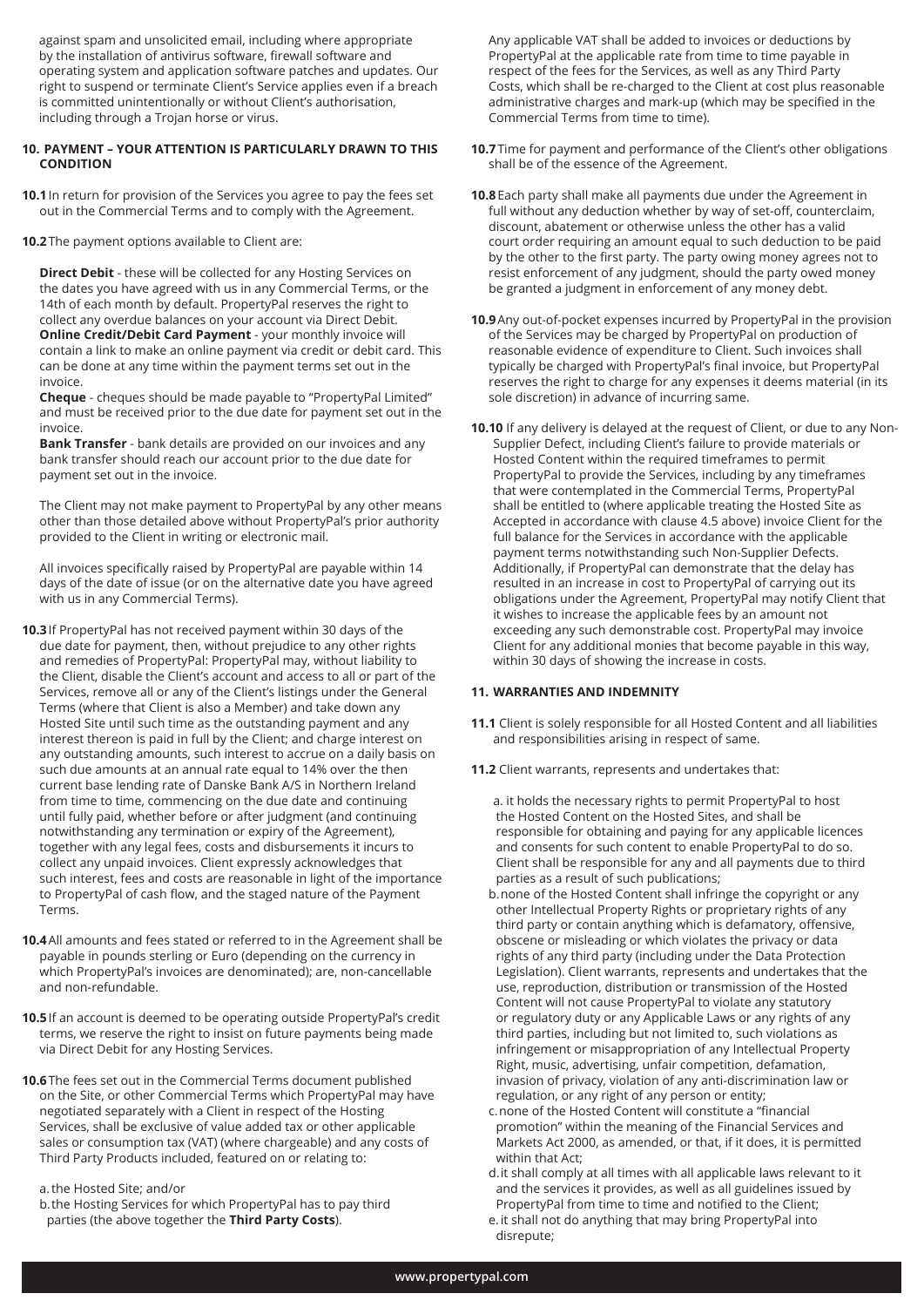- f.it shall be responsible for and ensure the accuracy and completeness of the Hosted Content;
- g.it shall not, in any of the Hosted Content, seek to advertise or promote any competitor of PropertyPal; and
- h.that it will comply with the Privacy and Electronic Communications (EC Directive) Regulations 2003 (as amended), or any successor or similar legislation having the force of law in the UK and Ireland from time to time.
- **11.3** Client shall indemnify and hold PropertyPal harmless against all actions, proceedings, costs, damages, expenses, penalties, claims, demands and liabilities (including consequential losses and loss of profit and all reasonable legal costs and expenses) arising from any breach by the Client of the Agreement. This clause 11.3 shall continue in full force and effect notwithstanding any suspension, expiry or termination of the contractual relationship.

#### **12. LIMITATION OF LIABILITY - YOUR ATTENTION IS PARTICULARLY DRAWN TO THIS CONDITION**

- **12.1** Under no circumstances shall PropertyPal be liable for: a. any indirect, consequential, incidental, special, exemplary or punitive loss, damage, costs or expenses; or
	- b. loss of profit; or
	- c. loss of business; or
	- d. loss of reputation; or
	- e. depletion of goodwill; or
	- f. loss of, damage to, or corruption of data,

 even if such are foreseeable, and whether or not PropertyPal has been advised of the possibility of such losses, damages, costs or expenses.

- **12.2** PropertyPal shall in no event be liable for any more than an amount equal to the total amount paid by you to PropertyPal in respect of any Services in respect of which the liability arose.
- **12.3** PropertyPal makes no representations and hereby disclaims all warranties (express or implied) to the fullest extent permitted by law.
- **12.4** PropertyPal shall have no liability for any failure or delay affecting production or transmission of the Hosted Site and any listing, or for otherwise failing to comply with its obligations under the Agreement, where such failure or delay results from any governmental action, third party act, fire, flood, storm, insurrection, power failure, riot, explosion, war or terrorist activity, embargo, strikes or other industrial action (whether legal or illegal), labour or material shortage, compliance with any law or governmental order, rule, regulation or direction, transportation interruption of any kind, work slowdown, transmitter or satellite degradation, failure of the internet or other technical facilities or any other interruption or failure or other condition beyond the reasonable control of PropertyPal.
- **12.5** Nothing contained in the Agreement excludes or limits PropertyPal's liability for death or personal injury caused by PropertyPal's negligence or fraudulent misrepresentation, or for any other liability which cannot be excluded or limited as a matter of relevant law.
- **12.6** On occasion, PropertyPal may include templates policies or documents as part of the Hosted Sites (for editing and completion by Client). For the avoidance of doubt, PropertyPal does not provide legal advice and has not drafted any such policies or documents specifically for your business. It's your responsibility to ensure that any such policies are accurate, complete and up-to date, including that they are revisited where Client changes its hosting services provider. Client is also responsible for contacting PropertyPal periodically to determine whether any of the cookies listed in any template cookies policy have changed – PropertyPal will not proactively notify Client of such changes. PropertyPal accepts no responsibility for your use of any template policy or document, and you use it entirely at your own risk. You should seek your own advice on any legal or other documents that are used in association with your Hosted Site or business.

# **13. DATA PROTECTION**

- **13.1** Both parties will comply with all applicable requirements of the Data Protection Legislation. This clause 13 is in addition to, and does not relieve, remove or replace, a party's obligations under the Data Protection Legislation. In this clause 13, **Applicable Laws** means (for so long as and to the extent that they apply to PropertyPal) the law of the European Union, the laws of either or both of the UK or the Republic of Ireland (as applicable); and **Domestic Law** means the relevant domestic data protection legislation applicable to the Personal Data in question.
- **13.2** The parties acknowledge that for the purposes of the Data Protection Legislation, and in the context of any Personal Data hosted by PropertyPal on the Hosted Site as part of the Hosting Services, the Client is the data controller and PropertyPal is the data processor (where **Data Controller** and **Data Processor** have the meanings as defined in the Data Protection Legislation). Otherwise the parties agree that each shall act as a Data Controller in relation to any other Personal Data shared between them pursuant to the Agreement, which shall only be processed in the legitimate interests of the relevant Data Subjects for the purposes of administering and delivering the Agreement as between the parties.
- **13.3** Without prejudice to the generality of clause 13.1, the Client will ensure that it has all necessary appropriate consents and notices in place to enable lawful transfer of the Personal Data to be hosted on the Hosted Site to PropertyPal for the duration and purposes of the Agreement.
- **13.4** Without prejudice to the generality of clause 13.1, PropertyPal shall, in relation to any Personal Data processed in connection with the performance by PropertyPal of its obligations under the Agreement:
	- **13.4.1** process that Personal Data only on the written instructions of the Client unless PropertyPal is required by Applicable Laws to otherwise process that Personal Data (in such circumstances PropertyPal shall notify the Client of this before performing the processing required by the Applicable Laws unless those Applicable Laws prohibit PropertyPal from so notifying the Client);<br>13.4.2 ensure that
	- **13.4.2** ensure that it has in place appropriate technical and organisational measures to protect against unauthorised or unlawful processing of Personal Data and against accidental loss or destruction of, or damage to, Personal Data, appropriate to the harm that might result from the unauthorised or unlawful processing or accidental loss, destruction or damage and the nature of the data to be protected, having regard to the state of technological development and the cost of implementing any measures;
	- **13.4.3** not transfer any Personal Data outside the UK or the European Economic Area (depending on the location of the relevant Data Subject to whom such Personal Data relates) unless the following conditions are fulfilled:
	- **13.4.3.1** the Client or PropertyPal has provided appropriate safeguards in relation to the transfer;
	- **13.4.3.2** the Data Subject has enforceable rights and effective legal remedies;
	- **13.4.3.3** PropertyPal complies with its obligations under the Data Protection Legislation by providing an adequate level of protection to any Personal Data that is transferred; and
	- **13.4.3.4** PropertyPal complies with reasonable instructions notified to it in advance by the Client with respect to the processing of the Personal Data;
	- **13.4.4** assist the Client, at the Client's cost, in responding to any request from a Data Subject and in ensuring compliance with its obligations under the Data Protection Legislation with respect to security, breach notifications, impact assessments and consultations with supervisory authorities or regulators, provided always that the Client shall remain ultimately responsible for discharging and responding to any subject access request;
	- **13.4.5** notify the Client without undue delay on becoming aware of a Personal Data breach;
	- **13.4.6** at the written direction of the Client, delete or return Personal Data and copies thereof to the Client on termination of the agreement unless required by Applicable Law to store the Personal Data; and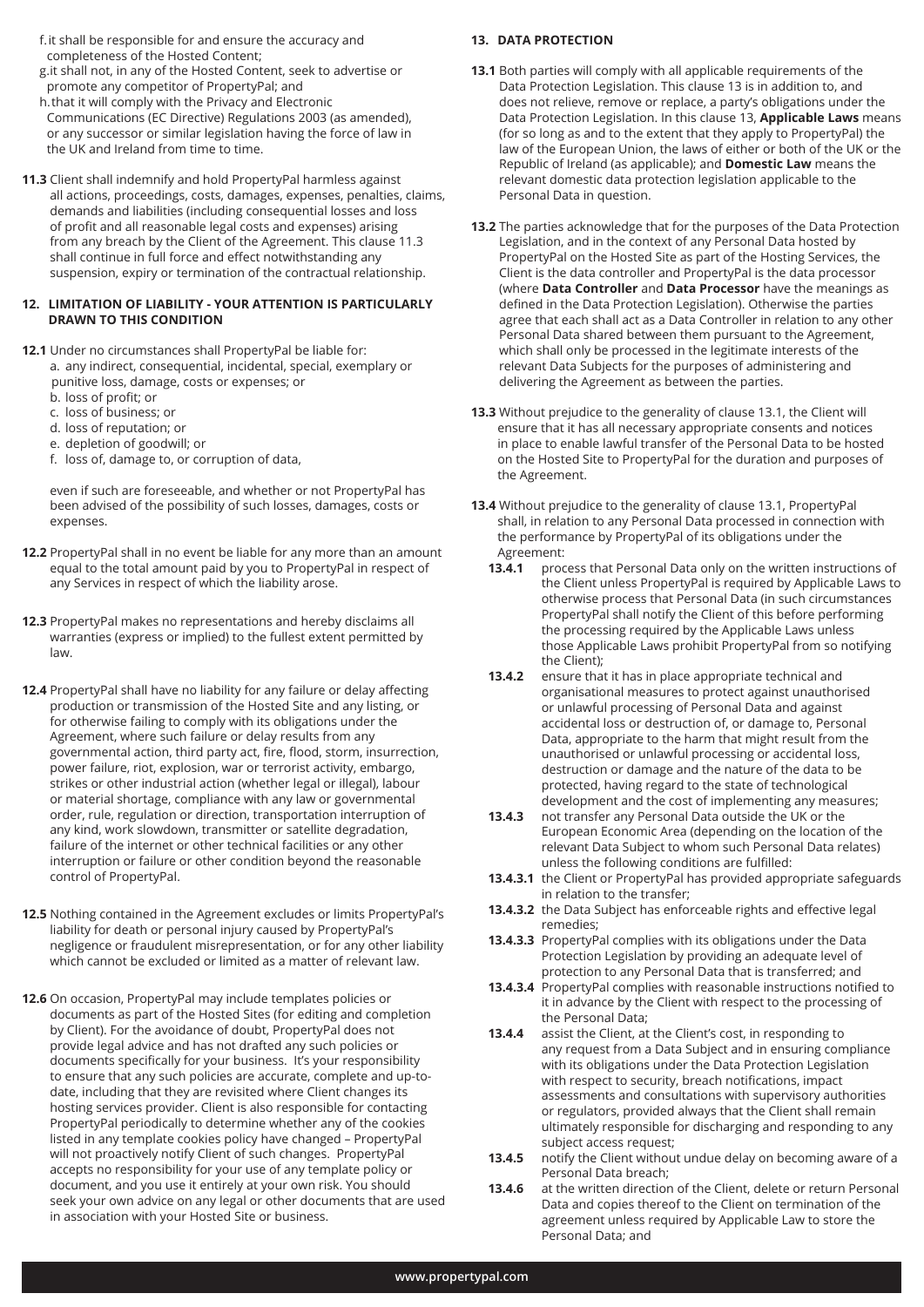- **13.4.7** maintain complete and accurate records and information to demonstrate its compliance with this clause 13.
- **13.5** The Client consents to PropertyPal appointing the third-party processors of Personal Data set out in the Privacy Policy under the Agreement. PropertyPal confirms that it has entered or (as the case may be) will enter with the third-party processor into a written agreement substantially on that third party's standard terms of business. As between the Client and PropertyPal, PropertyPal shall remain fully liable for all acts or omissions of any third-party processor appointed by it pursuant to this clause 13.
- **13.6** Where applicable, PropertyPal shall use reasonable efforts to ensure the accurate migration of any data but gives no warranties as to the completeness or accuracy of such migration. Client shall be responsible for checking the accuracy and completeness of the migrated data. If such data includes Personal Data, PropertyPal shall return all copies of such Personal Data to Client on completion of the data migration process.

# **14. INTELLECTUAL PROPERTY**

- **14.1** All Intellectual Property Rights in the Site Software and any content of the Hosted Site provided by PropertyPal, but excluding the Hosted Content and any content provided by the Client, arising in connection with the Hosting Services and Hosted Site shall be the property of PropertyPal, and PropertyPal hereby grants the Client a non exclusive, non-transferable and personal licence of and to such Intellectual Property Rights for the purpose of operating the Hosted Site for the term of the Agreement.
- **14.2** PropertyPal may include the statement "Designed and/or Powered by [NAME OF SUPPLIER]" on the home page of the Hosted Site.
- **14.3** You shall grant PropertyPal a non-exclusive, royalty-free, perpetual licence to copy, reproduce, display, publish, adapt and otherwise use the information and content received by PropertyPal from you for any purpose.
- **14.4** In connection with your receipt or use of the Services and Hosting Services, you may not post, modify, distribute or reproduce any Intellectual Property Rights or other proprietary information belonging to others without obtaining the prior written consent of the owner of such proprietary rights.

# **15. CONFIDENTIAL INFORMATION**

- **15.1** PropertyPal and the Client agree that any information obtained about the other, or its business, finances, technology or affairs which is not in the public domain (other than by breach of the Agreement or other unauthorised disclosure by any person), and which would be regarded by a reasonable business person as confidential and/or which is expressly marked or designated as such by the disclosing party shall be regarded as the **Confidential Information** of that party.
- **15.2** In relation to Client's Confidential Information: (a) PropertyPal shall treat as confidential all Confidential Information of Client supplied under the Agreement comprised in the Hosted Content. PropertyPal shall not divulge any such Confidential Information to any person, except to its own employees and then only to those employees who need to know it for the Permitted Purposes. PropertyPal shall ensure that its employees are aware of, and comply with, this clause; and (b) PropertyPal may provide any subcontractor with such of Client's Confidential Information as it needs to know for the Permitted Purposes, provided that such subcontractor has first entered into a written obligation of confidentiality owed to PropertyPal (which PropertyPal shall ensure is adhered to).
- **15.3** In relation to PropertyPal's Confidential Information: (a) Client shall treat as confidential all Confidential Information of PropertyPal contained or embodied in the software or documentation underlying the Services, or otherwise supplied to Client during the performance of the Agreement; (b) Client shall not, without the prior written consent of PropertyPal, divulge any part of PropertyPal's Confidential Information to any person other than: (i) Client's Representative; and (ii) other employees of Client or any of its Affiliates who need to know it for the Permitted Purposes; and (c) Client undertakes to ensure

 that the persons mentioned in clause 15.3 are made aware, before the disclosure of any part of PropertyPal's Confidential Information, that the same is confidential and that they owe a duty of confidence to Client in terms similar to clause 15.3 (which Client shall ensure is adhered to).

- **15.4** The restrictions imposed by clauses 15.2 and clause 15.3 shall not apply to the disclosure of any Confidential Information which: (a) is now in or hereafter comes into the public domain otherwise than as a result of a breach of those clauses; (b) before any negotiations or discussions leading to the Agreement was already known by the receiving party (or, in the case of Client, any of its Affiliates) and was obtained or acquired in circumstances under which the receiving party was (or, in the case of Client, Client and its Affiliates were) not bound by any form of confidentiality obligation; (c) is required by law or regulation to be disclosed to any person who is authorised by law or regulation to receive the same (after consultation, if practicable, with the disclosing party to limit disclosure to such authorised person to the extent necessary); or (d) is disclosed by PropertyPal when hosting the Hosted Site, on the basis that such information is intended to be made available by design.
- **15.5** Each party shall notify the other party if any of its staff connected with the provision or receipt of the Services becomes aware of any unauthorised disclosure of any Confidential Information and shall afford reasonable assistance to the other party, at that other party's reasonable cost, in connection with any enforcement proceedings which that other party may elect to bring against any person.
- **15.6** Nothing in the Agreement shall prevent either party from using any tools, knowledge of which is contained in the unaided memory of such party's personnel developed or disclosed under the Agreement, provided that in doing so such party does not breach its obligations of confidentiality under this clause 15 or breach any Intellectual Property Rights of the other party. An individual's memory is only "unaided" with respect to any information if the individual has not retained a copy of the information and has not intentionally memorised that information other than is required to perform the Services.
- **15.7** The provisions of clause 15.2 notwithstanding, PropertyPal reserves the right to publicise the fact of this Agreement, the identity of Client, any Client testimonials, and details concerning the nature of the Software, Services and Works provided for, inter alia, marketing and promotional purposes.
- **15.8** Client shall have all due regard to PropertyPal's commercial standing and reputation, and not do anything (by act or omission) which may or might bring the standing or reputation of PropertyPal into disrepute, attract adverse publicity to PropertyPal or harm Client confidence in the Contractor, including making any defamatory, misleading or untrue comments about PropertyPal to any third parties.

### **16. TERM & TERMINATION**

- **16.1** The Agreement shall be formed once the Commercial Terms are signed or otherwise agreed between the parties or you otherwise take steps to confirm your acceptance (expressly or impliedly) of any Commercial Terms issued by us, including emailing to confirm acceptance or making any payment to us (the **Effective Date**). Any aspects of the Agreement related to the Hosting Services shall commence on the date agreed in any Commercial Terms applicable to such Hosting Services (the **Hosting Date**).
- **16.2** The Agreement shall continue unless and until terminated in accordance with its terms, or until PropertyPal has delivered the Hosting Services for the duration agreed between the parties, at which point it shall automatically expire.
- **16.3** Without affecting any other right or remedy available to it, either party may terminate the Agreement (and the provision of Services and/or Hosting Services (as applicable)) with immediate effect by giving written notice to the other party if: the other party fails to pay any amount due under the Agreement within 14 days of the due date for payment; or the other party commits a material breach of any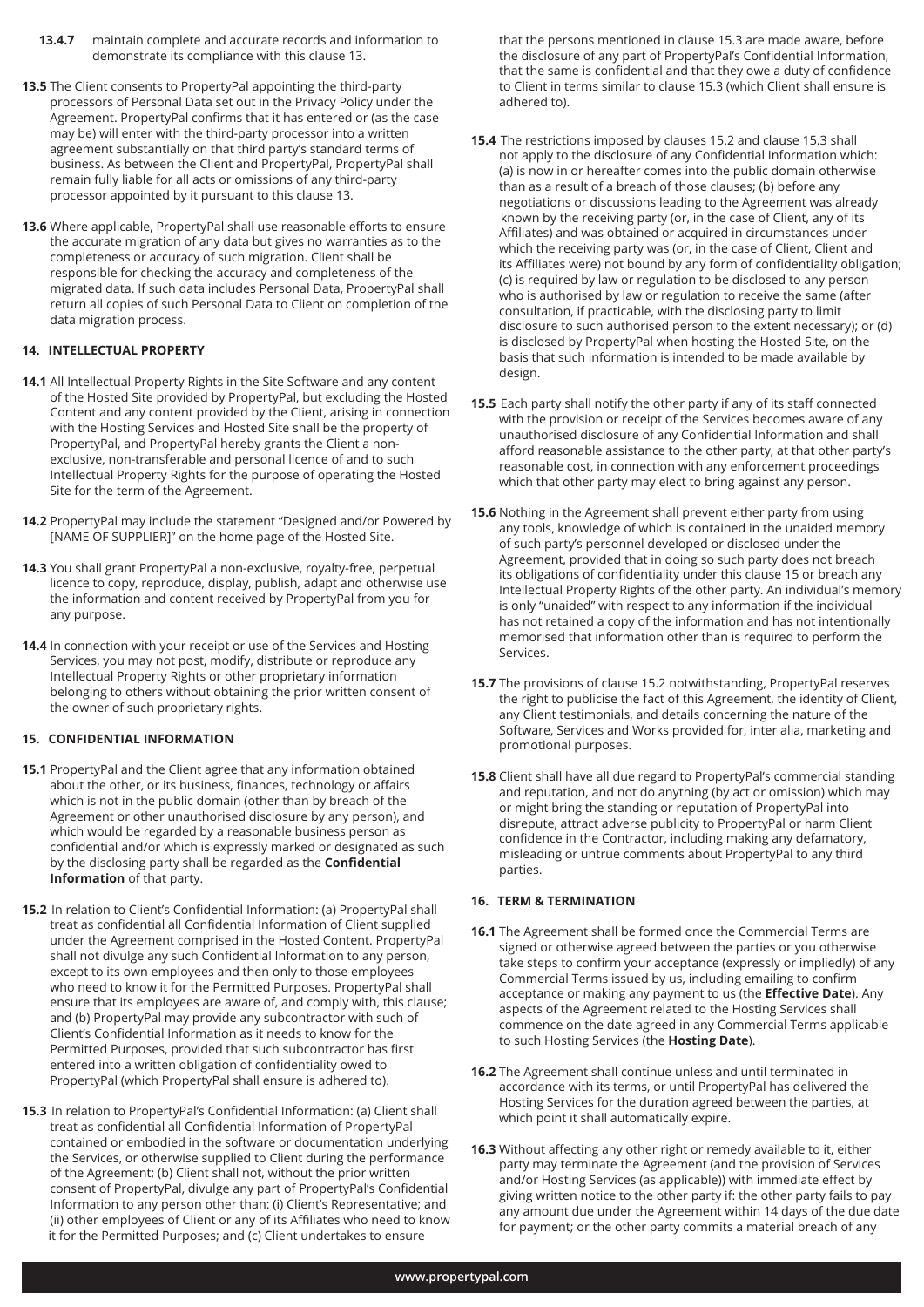other term of the Agreement which breach is irremediable or (if such breach is remediable) fails to remedy that breach within a period of 14 days after being notified to do so; or the other party repeatedly breaches any of the terms of the Agreement in such a manner as to reasonably justify the opinion that its conduct is inconsistent with it having the intention or ability to give effect to the terms of the Agreement (on the basis set out in the Listing Guidelines, specifically the traffic light policy therein); or the other party suspends, or threatens to suspend, payment of its debts or is unable to pay its debts as they fall due or admits inability to pay its debts or, being a company, is deemed unable to pay its debts within the meaning of Article 103 of the UK Insolvency (Northern Ireland) Order 1989 and/or Section 540 of the Irish Companies Act 2014, or the other party (being an individual) is deemed by PropertyPal as either unable to pay its debts or as having no reasonable prospect of so doing, or the other party (being a partnership) has any partner to whom any of the foregoing apply; or the other party (being an individual) is the subject of a bankruptcy petition, application or order; or the other party (being an individual) dies or, by reason of illness or incapacity (whether mental or physical), is incapable of managing their own affairs or becomes a patient under any mental health legislation; or the other party commences negotiations with all or any class of its creditors with a view to rescheduling any of its debts, or makes a proposal for or enters into any compromise or arrangement with its creditors other than for the sole purpose of a scheme for a solvent amalgamation or solvent reconstruction; or a petition is filed, a notice is given, a resolution is passed, or an order is made, for or in connection with the winding-up of that other party other than for the sole purpose of a scheme for a solvent amalgamation or solvent reconstruction; or an application is made to court, or an order is made, for the appointment of an administrator, or if a notice of intention to appoint an administrator is given or if an administrator is appointed, over the other party; or the holder of a qualifying floating charge over the assets of that other party has become entitled to appoint or has appointed an administrative receiver; or a person becomes entitled to appoint a receiver over the assets of the other party or a receiver is appointed over the assets of the other party; or a creditor or encumbrancer of the other party attaches or takes possession of, or a distress, execution, sequestration or other such process is levied or enforced on or sued against, the whole or any part of the other party's assets and such attachment or process is not discharged within 14 days; or any event occurs, or proceeding is taken, with respect to the other party in any jurisdiction to which it is subject that has an effect equivalent or similar to any of the events mentioned in this clause 16.3; or the other party suspends or ceases, or threatens to suspend or cease, carrying on all or a substantial part of its business.

- **16.4** Notwithstanding the above, PropertyPal shall be entitled to terminate the Agreement at any time on 30 days' notice to the Client.
- **16.5** On expiry or termination of the Agreement for any reason, any fees due to PropertyPal from the Client shall become immediately payable, any other provision of the Agreement notwithstanding.
- **16.6** On expiry or termination of the Agreement, all provisions of the Agreement shall cease to have effect, except that any provision which can reasonably be inferred as continuing or is expressly stated to continue shall continue in full force and effect.
- **16.7** Where PropertyPal ceases to provide Hosting Services we were previously engaged to provide we shall, subject to payment of any outstanding charges, fulfilment of any other outstanding obligations to PropertyPal by the Client, return any specific Hosted Content held by PropertyPal to the Client or delete it, at the Client's cost. PropertyPal shall provide such assistance as is reasonably requested by the Client in transferring the domain names for the Hosted Site, and any email database to the Client or another service provider, subject to the payment of PropertyPal's then prevailing rates fees and expenses which will be notified to the Client in advance.

#### **17. GENERAL**

**17.1** The Client may not assign, transfer or dispose of the benefit or burden of the Agreement without the prior written consent of PropertyPal. PropertyPal reserves the right to assign the benefit of the Agreement by giving prior written notice of any assignment to the Client.

- **17.2** PropertyPal's failure to exercise or enforce any right or provision of the Agreement will not be deemed to be a waiver of such right or provision.
- **17.3** If any provision of the Agreement is found by a court of competent jurisdiction to be invalid or unenforceable (in whole or part), the parties nevertheless agree that the court should endeavor to give effect to the parties' intentions as reflected in that provision, and the other provisions of the Agreement will remain in full force and effect.
- **17.4** No party other than PropertyPal or the Client shall have any rights to enforce any provision of the Agreement.
- **17.5** Any variation to the Agreement and any representation about its subject matter shall have no effect unless expressly agreed in writing and signed by our authorized representative on our behalf. The Client acknowledges that it has not relied on any statement, promise or representation made or given by or on behalf of PropertyPal which is not set out in the Agreement. Nothing in this clause shall exclude or limit PropertyPal's liability for fraudulent misrepresentation.
- **17.6** PropertyPal reserves the right to alter or amend any terms comprising the Agreement by giving the Client 14 (fourteen) days' prior notice by email and by displaying the notice on the Site in the "Terms and Conditions" section. If the Client does not want to accept any new conditions it must inform PropertyPal immediately by emailing help@propertypal.com otherwise the Client will be deemed to have accepted such new conditions. The Client should note that if it is unable to accept any new conditions then PropertyPal may no longer be able to provide the Services to it.

#### **18. CHOICE OF LAW & JURISDICTION**

The Agreement shall be governed by and interpreted in accordance with the laws of Northern Ireland and you irrevocably agree that the courts of Northern Ireland shall have exclusive jurisdiction to settle any dispute which may arise out of, under, or in connection with the Agreement.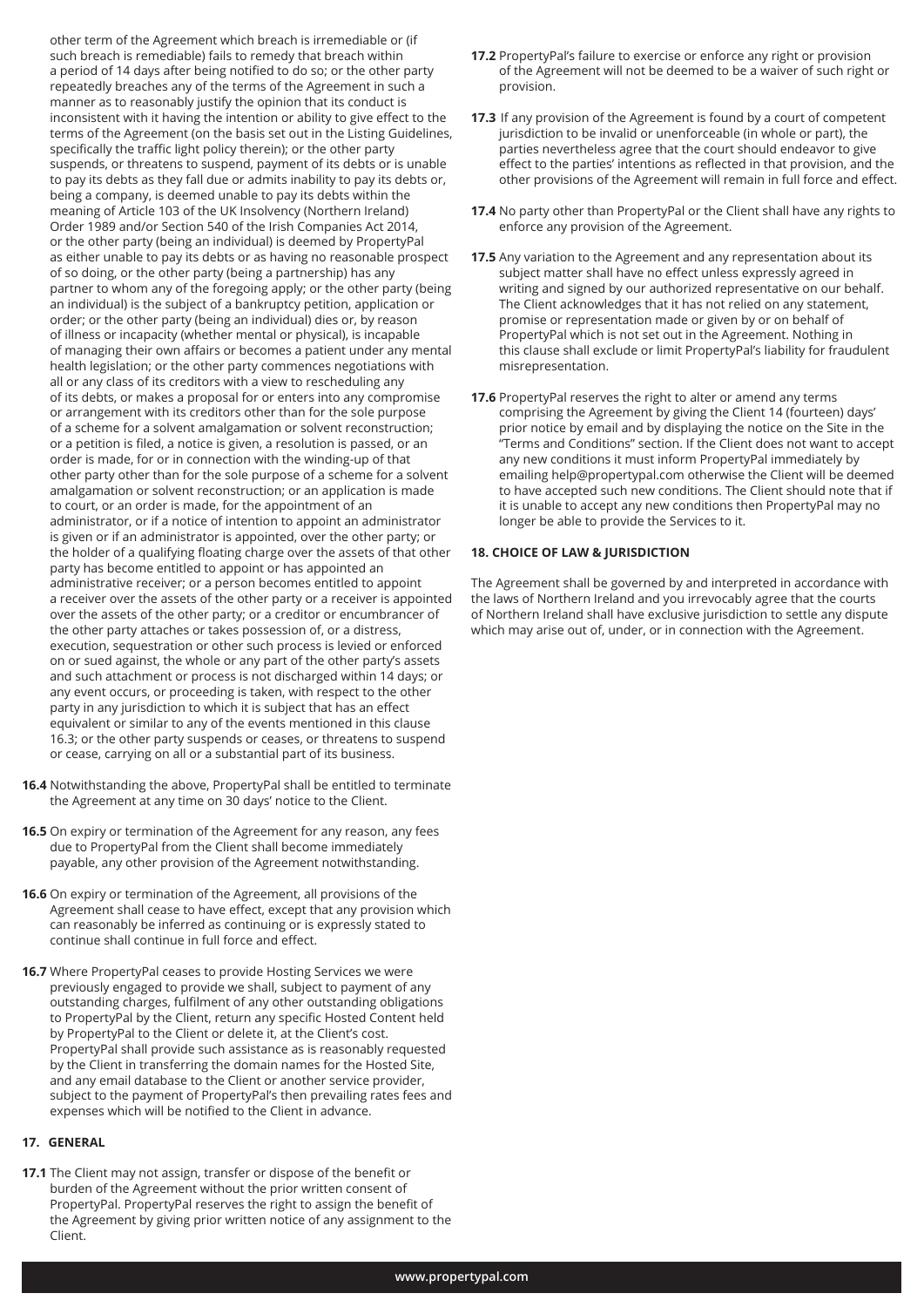#### **ANNEX - FURTHER HOSTING SERVICES TERMS**

Clauses 19 and 20 below apply only where PropertyPal provides Hosting Services to a Client based within the UK. Otherwise PropertyPal does not offer .ie domain name purchasing or registration services as part of the Hosting Services.

# **19. .UK DOMAIN NAMES**

- **19.1** PropertyPal are a Nominet Registrar and our .uk (e.g .co.uk) domains are registered with Nominet.
- **19.2** When we register a domain for you, we register the domain in your name as the Registrant, as per industry rules. As a registrant, you should also be aware of Nominet's Terms & Conditions of Domain Name Registration. Under these terms, one key requirement is that you inform us of any change of name, address or contact details, so that we can change the registrant details for the domain. If you wish to report such changes, please contact us.

# **20. DOMAIN NAME SERVICES**

- **20.1** When we manage a domain name for you, we supply the following services:
	- **20.1.1** Domain name purchase, or transfer from another registrar;
	- **20.1.2** Domain name renewal (typically on a yearly basis);
	- **20.1.3** Set-up, and ensuring continuity of service, for nameserver and DNS configuration; and
	- **20.1.4** Changes to registrant details as we become aware of any.
- **20.2** We do not charge for inbound or outbound transfers of .uk domains.
- **20.3** When purchasing or renewing a domain, we incur direct charges from our supplier, Nominet. Our charges cover this and the domain name services that we provide (listed above).
- **20.4** We typically purchase, and renew, domain names for 1 year at a time. Our charge is £15 per year per domain. Any changes to our prices will be published in these Terms and made aware to clients in advance.
- **20.5** Client's domain names are renewed automatically to ensure that there is no downtime to their domain related services (e.g. website and email). If a client does not wish to renew their domain and to be charged for the extra year, then please contact us in advance of the renewal date.

# **21. RELATED SERVICES**

We also offer website and email services for use with a domain. Prices are quoted for these on an individual basis.

# **22. FAIR USAGE**

The Client should note that there may be storage limits associated with Hosting Services, which are generally subject to fair usage limits. PropertyPal reserves the right to charge for additional storage or overage fees at the rates specified by PropertyPal from time to time (including through PropertyPal's Site or hosting portal). PropertyPal may impose new, or may modify existing, storage limits for Hosting Services at any time in its discretion, giving notice to Client (including through PropertyPal's Site or hosting portal).

# **23. SERVICE LEVEL COMMITMENT**

# **23.1 Written Communication**

Upon receipt of communication by e-mail or letter, we will endeavour to deal with your enquiry within 48 hours of receipt. All enquiries will be acknowledged within 72 hours. If a resolution to your enquiry cannot be provided within that time, you will at that point be given an expected resolution timeframe.

# **23.2 By Phone**

If the issue or query is urgent, we will endeavour to direct your call to the appropriate area immediately. If it is a non-urgent technical query, your details may be taken and a ticket input on your behalf to our helpdesk. Any submitted tickets will be dealt with as per written communication service level commitments.

#### **23.2 Resolution**

 We are committed to dealing with all enquiries as efficiently as possible, however, some queries require consultation with 3rd party providers. Should we be unable to provide you with a full response to your query within 5 days, we will provide you with a full written explanation as to the steps already undertaken and expected time frames for resolution.

#### **24. OUR CODE OF PRACTICE FOR COMPLAINT HANDLING**

PropertyPal.com is committed to providing high quality competitive services to all our clients. If, however, you feel our service falls below the standards expected, we would like you to let us know. Our Code of Practice provides you with the necessary information to make a complaint and details on how you can expect a complaint to be dealt with.

#### **24.1 HOW TO CONTACT US WITH A COMPLAINT**

If you would like to register a complaint, you can contact us in one of the following ways:

**Email** - You can send us your complaint by e-mail to help@propertypal.com **By phone** - You can contact us directly on: 028 90 999 999 - 9.00 am - 5.00 pm (Mon - Fri)

A Customer Care Representative will advise you of his / her name, issue you with a unique reference number and acknowledge your complaint on the phone. Our aim is to resolve the complaint to your complete satisfaction. The Customer Care Representative will resolve your complaint as quickly as possible, preferably during your phone call. If this is not possible we will inform you of the length of time we expect it to take to investigate and resolve the complaint.

**By letter** - If you prefer to put the complaint in writing, you can send it to the following address: PropertyPal.com Unit 2D,

Jennymount Business Park North Derby Street Belfast BT15 3HN

#### **24.2 WHAT HAPPENS ONCE WE RECEIVE YOUR COMPLAINT?**

We will acknowledge all complaints received by letter or e-mail within two working days of receiving the complaint. We will inform you of the length of time we expect it to take to investigate and resolve the complaint.

#### **24.3 RESOLUTION TIMEFRAMES**

It is our aim to resolve all complaints received in a speedy, fair and efficient manner. Where possible we will resolve your complaint at the first point of contact.

When we receive your complaint we will categorise it into one of the following main categories, with associated timeframes for resolution:

**Billing** - We will respond within 5 working days of receiving the complaint. If PropertyPal investigate and deem that any charges on a bill are incorrect we will credit the charge to the next months account. If a customer is no longer a subscriber to our site a payment will be arranged before the end of the next billing period.

**Service Degradation** - We will respond immediately outlining the investigation procedure and the resolution timeframes envisaged.

**Other** - We will respond within 10 working days of receiving the complaint.

Depending on the individual complaint it may not be possible to resolve every complaint within these timeframes. If we are unable to